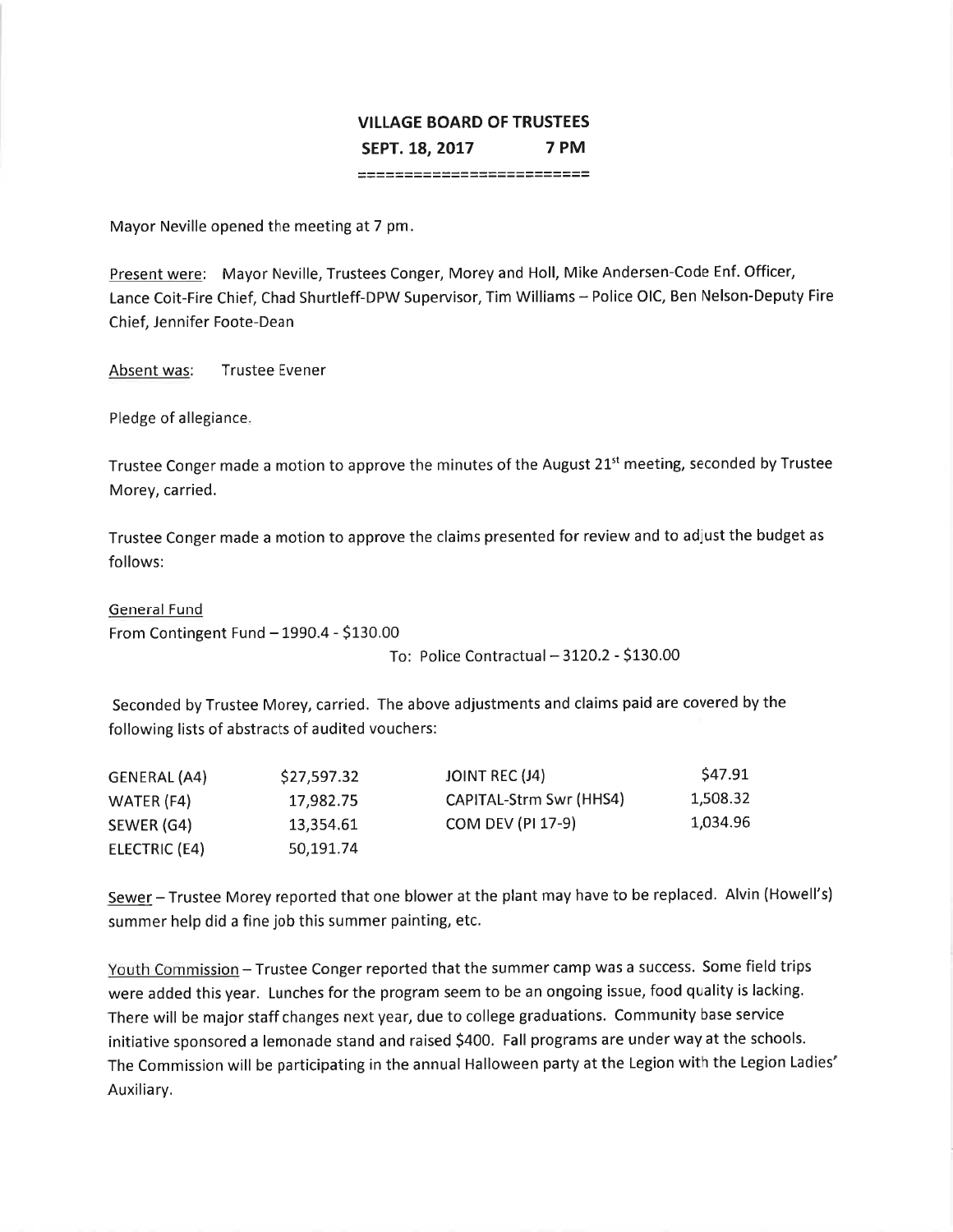Joint Recreation - Trustee Conger reported that Recreation Director Jennifer Jones gave her final report the summer programs. The net cost of the summer concerts was only \$394. There were 299 participants in the summer programs. The craft shack at the park had 1,050 visits overall from the youth. Swim lessons had 298, down slightly from last year. The guards give back night netted \$315. Fall programs - soccer, football and cheerleading are under way. An adult ballroom dancing will be offered this winter. A baby sitting course will also be offered. Cabin Fever Festival will be on Saturday, March **3, 2018.** 

Police - Lt. Williams reported that the Dept. has had 1,526 calls to date, up slightly from last year. All vehicles are running fine at the moment. Fall firearm qualifications will be Oct. 10, 11 and 12.

Code Enforcement - Code Enf. Officer Andersen reported that 38 building permits have been issued to date. Also, 30 roofing and siding permits. All the work at 123 Clark St. garage demolition has been completed. 156 inspections apartment and business inspections have been performed. Code Enf. Officer Andersen subbed for the Town officer last week since he was on vacation.

 $Fire/Ambulance - Chief Coit reported the Dept.$  has responded to 632 call year to date. There were nine calls yesterday alone. The Dept. responded to four structure fires in the last month, some were mutual aid. The Dept. has been reviewing candidates for the full-time EMS position and recommend Joe Doeing for the position.

Mayor Neville appointed Joseph Doeing as Critical Care Technician, full-time. Trustee Conger made a motion to approve the appointment at a rate of \$18 per hour, contingent upon all applicable Civil Service requirements being met, seconded by Trustee Holl, carried.

Public Works - DPW Supervisor Shurtleff reported that the Dept. worked mostly on maintenance items during the past month. Sidewalks were pressure washed for Olde Home Days and general cleanup was performed thereafter. A 15 insch drain pipe on Elm Street was replaced that has been problematic. A hydrant was replaced on South Main St. Baken Ave. and Barrows Streets were patched. Supervisor Shurtleff and Rick Neville made a trip to Viking Corp. to see the progress on the new dump truck. The truck should be ready for delivery the first part of November. The Dept. has cleaned up as much as possible in the Blanchard Heights area which had the washout issues in July. The Dept. is planning to use some grant money to extend pool deck at the park in the area of the craft shack. It will provide some seating for parents during swim lessons. The Dept. will also be finishing some clean up work at the park.

Public Comments: Jennifer Foote-Dean came before the board to state that the "Trunk or Treat" will be held on October 31<sup>st</sup> on the Schara lot from 5 to 7 pm. There are already 10 signed up already.

Recorded for membership in the Fire Dept.: Michael Perkins - CW Conger Hose Co. #2.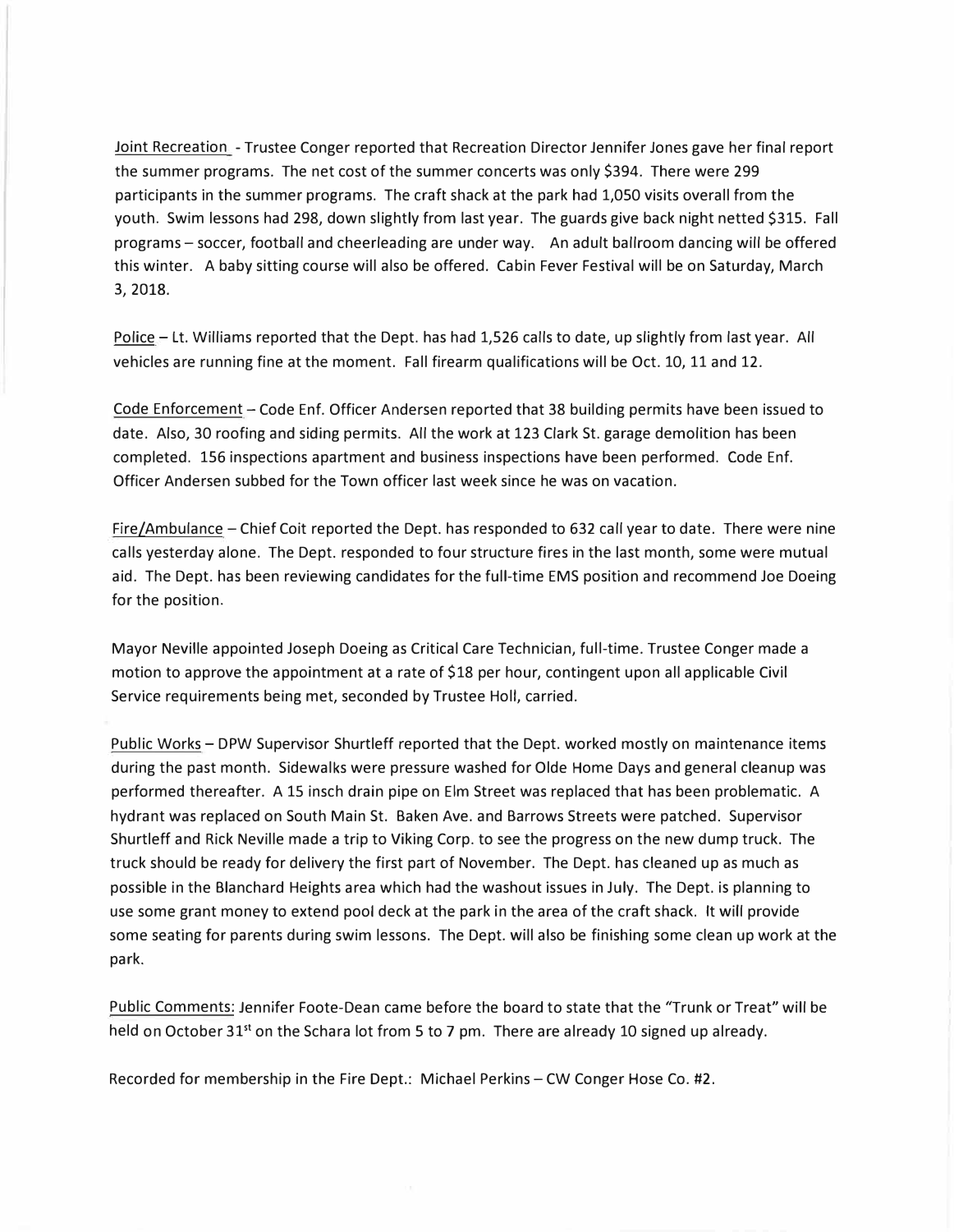Trustee Conger offered the following resolution:

## *To Commemorate Our Hometown Electric Utility and Its Tradition of Service*

WHEREAS, we, the citizens of Village of Groton, place high value on local control over community services and therefore have chosen to operate a community-owned, locally controlled, not-for-profit electric utility and, as consumers and owners of our electric utility, have a direct say in utility operations and policies; and

WHEREAS, Groton Municipal Electric provides our homes, businesses, farms, social service, and local government agencies with reliable, efficient, and cost-effective electricity employing sound business practices designed to ensure the best possible service at not-for-profit rates; and

WHEREAS, Groton Municipal Electric is a valuable community asset that contributes substantially to the well-being of local citizens through energy efficiency, customer service, environmental protection, economic development, and safety awareness; and

WHEREAS, as this community's public power system, Groton Municipal Electric first and only purpose is to work in partnership with its customer-owners to furnish an essential public service and the best customer service to community citizens at lower-cost rates;

NOW, THEREFORE BE IT RESOLVED: that Groton Municipal Electric will continue to work to bring lower-cost, safe, reliable electricity to community homes and businesses just as it has since 1933, the year when the utility was created to serve all the citizens of Village of Groton; and

BE IT FURTHER RESOLVED: that the week of October 1-7 as Public Power Week to recognize Groton Municipal Electric for its contributions to the community and to educate consumer-owners, policy makers, and employees on the benefits of public power; and

BE IT FURTHER RESOLVED: that our community joins hands with more than 2,000 other public power systems in the United States in this celebration of public power, which is best for consumers, business, the community, and the nation.

Seconded by Trustee Holl, carried.

Admin. Rankin noted that energy efficient light bulbs will be given to customers beginning with the September billing in part of the celebration of Public Power Week.

Trustee Holl made a motion made a motion to retain Municipal Solutions as the Village's fiscal advisor in regards to the borrowings outlined in the bond resolution adopted in July and August, and authorize the Mayor to execute the agreement, seconded by Trustee Morey, carried.

Trustee Conger made a motion to approve a five year extension to the Joint Recreation Agreement with the Town of Groton and the Memorandum of Understanding with the Town of Groton and Groton Central School District, in effect until 2022, and authorize the Mayor to execute both agreements, seconded by Trustee Morey.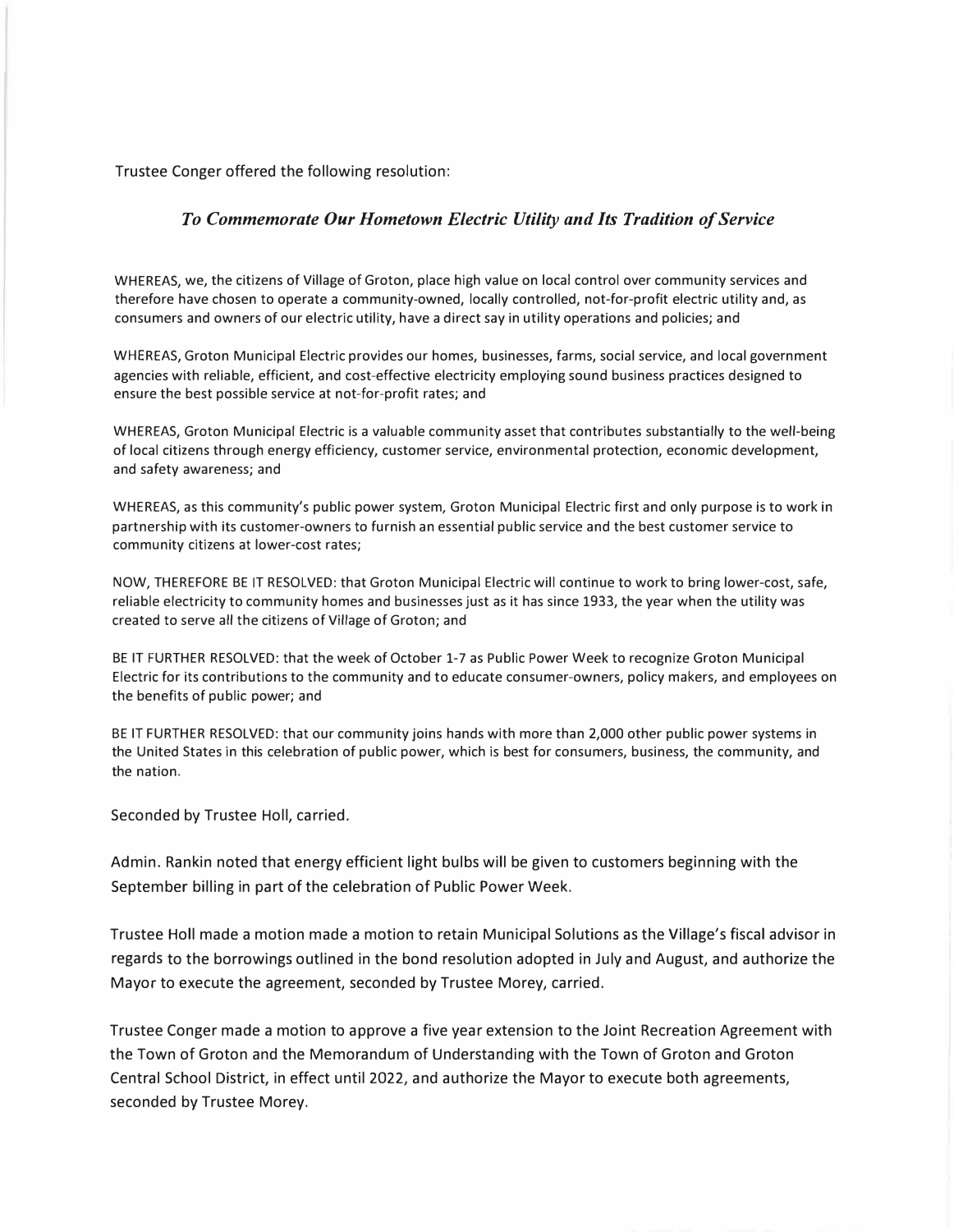Trustee Conger offered the following resolution:

## **RESOLUTION OPPOSING ELIMINATION OF THE DEDUCTIBILITY OF STATE AND LOCAL TAXES**

WHEREAS Congress is giving serious consideration to eliminating the federal income tax deduction for state and local taxes;

WHEREAS this deduction, which has been in place for more than 100 years, is heavily utilized by residents of our community and our State;

WHEREAS New York residents already pay more into the federal treasury than the federal government returns to New York;

WHEREAS the state and local tax deduction is a fundamental principle of federalism and without it our residents would be faced with double taxation as they would be forced to pay federal income taxes on the taxes they pay to state and local governments;

WHEREAS this federal cost shift onto local governments would place extreme pressure on municipal budgets, including diminished revenue for essential local government investments, including public safety and public infrastructure; and

WHEREAS increased federal taxation and reduced municipal services will harm our local housing market, decrease home values and erode our local tax base,

NOW THEREFORE BE IT RESOLVED THAT the Village of Groton expresses its strong opposition to any tax reform proposal that would eliminate the State and Local Tax (SALT) Deduction and urges Representative Tom Reed to join us in publicly opposing any such proposal.

Seconded by Trustee Morey, carried.

There was discussion on sidewalks. It was decided to hold off on enforcement until after the first of the year.